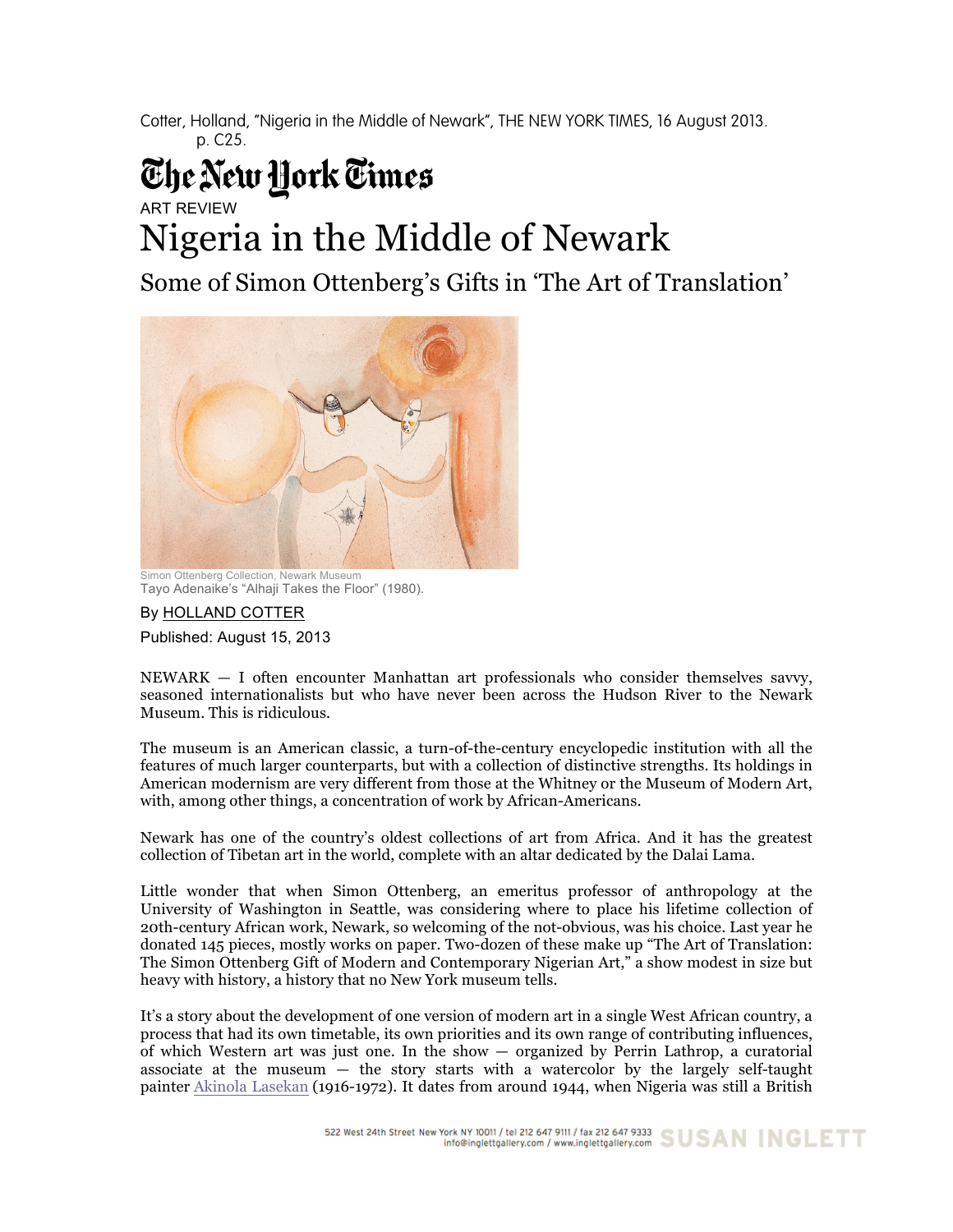colony, and depicts, in a realist style, a famous Yoruba king, Ajaka of Owo, descending from heaven, just as the god Obatala did when he created the Yoruba people.

Along with being a painter, Lasekan was a political cartoonist for Nigerian newspapers. His anticolonialist drawings were so cuttingly accurate that he was popularly known as "Lash." In the Newark painting he makes a critical point covertly, by using Western realism to depict an African ruler who had the powers of a god, and a world-conquering god at that.

With the coming of independence in 1960, new art flourished in different places in different but related ways. At Oshogbo, in southwestern Nigeria, three Europeans — Ulli Beier; his first wife, Susanne Wenger; and his second wife, Georgina Beier — opened experimental workshops for local artists, who were encouraged to take imagery from Yoruba myths and folk tales.

Two other artists in the Newark show, Jacob Afolabi andPrince Twins Seven-Seven, were in the first workshops in the early 1960s. The prints they produced, of half-human, half-animal figures, demonic and comical, exemplify the Oshogbo look: graphically sophisticated, but with a folkish veneer that spelled "African" to Western eyes.

Elsewhere, other kinds of art were under way. At the Nigerian College of Art, Science and Technology (nowAhmadu Bello University) in the northern city of Zaria, a group of students, led by Uche Okeke and Bruce Onobrakpeya, selectively rebelled against their British training. Calling themselves the Zaria Art Society, they rejected European-style naturalism and took indigenous forms as their subjects, but retained the use of Western media and techniques.

With the onset of the brutal Nigerian-Biafran civil war in 1967, members of the group moved on. Mr. Onobrakpeya, always independent, went his own way, creating, among many other things, a series of extraordinary high-relief etchings; they look as if made from liquid copper. There are two ravishing examples at Newark.

After a few years Mr. Okeke began teaching at the University of Nigeria, in Nsukka, in the southeast. He introduced the Zaria aesthetic there, but added something specific to it. He shaped his teaching, and his own art, around a local graphic tradition called uli, a type of sinuous, linear drawing found in bodypainting and wall painting by women.

A handful of Mr. Okeke's small, exuberant ink drawings in the show serve as a template for the style, elaborated on and personalized by artists who studied with him. In a 1980 watercolor Tayo Adenaike exploits the uli stress on dark and light contrast in an image of a white-robed figure defined by a few black lines. Obiora Udechukwu reverses the tonal equations in an etching of an all-black animal, a hybrid of chameleon and vulture with a constellation of stars in its belly.

As otherworldly as they look, both pieces are topically loaded. The white-robed figure represents an alhaji, slang for a corrupt Muslim businessman; the chameleon-vulture hybrid symbolizes a predatory soldier. Both artists were survivors of the civil war and witnesses to a country crushed and terrorized by a powerful elite. Other art is responding to this too. A 1990 watercolor by Olu Oguibe incorporates pictographic symbols of greed and repression. A 1982 print by E. Okechukwu Odita, a Zaria Art Society member, refers to the civil war, but with a note of hope. It shows two men from ethnic groups that were on opposite sides in the war, but with their figures overlapped and merged, made one.

Both Mr. Odita and Mr. Oguibe now live in the United States, where Mr. Oguibe has forged a multipronged career as an artist, teacher, curator and writer. He is one of the most astute and trenchant commentators on the status of new African art in an international context. He is also a poet, and not the only one here.

Ada Udechukwu initially explored uli style as a way to illustrate her poetry. The 1990 wash drawing "In the Temple of My Familiar" is both a tribute to the American writer Alice Walker and